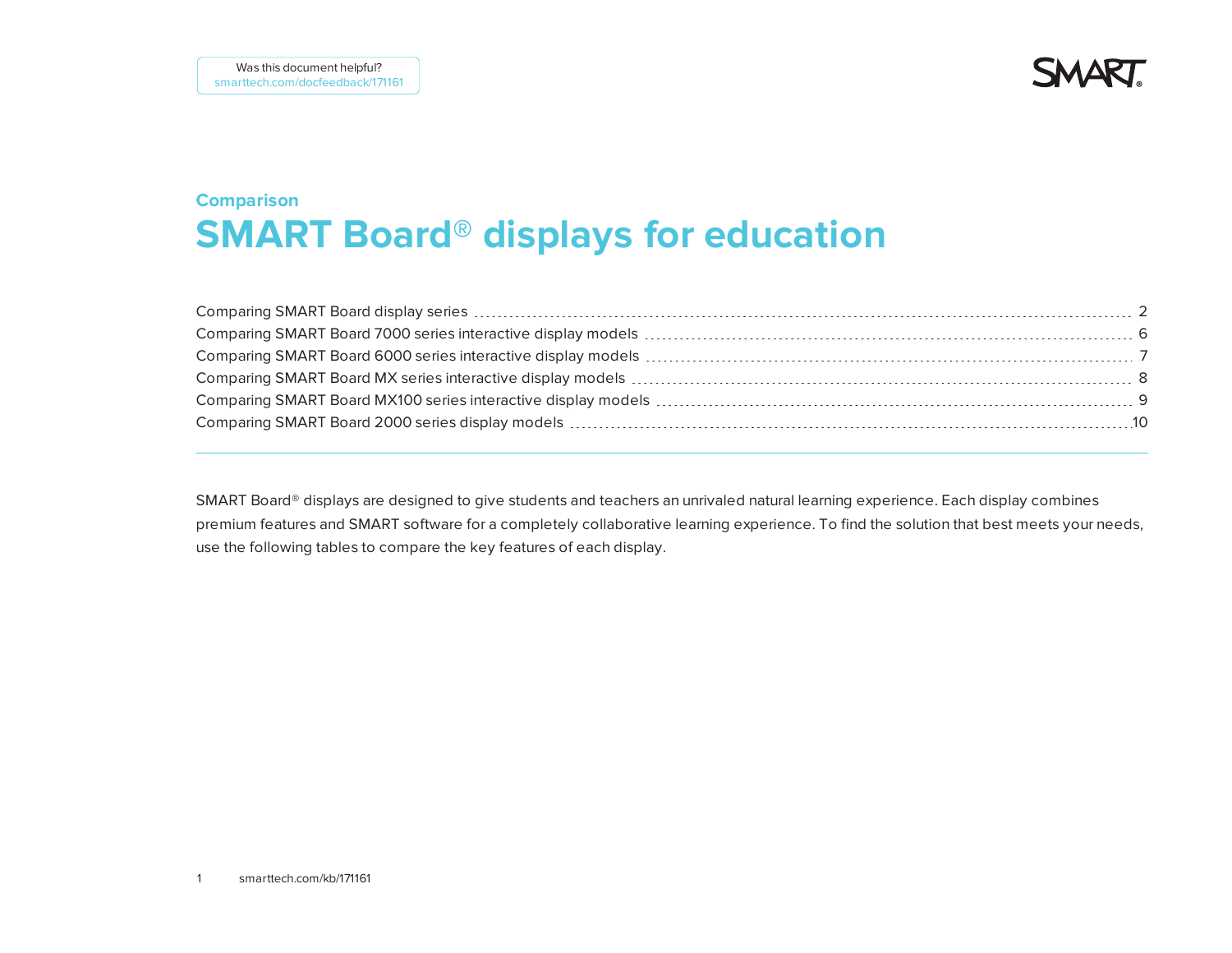# <span id="page-1-0"></span>Comparing SMART Board display series

| Feature                                                     | <b>SBID-7000</b>                                                                                                                                   | SPNL/SBID-6000                                                                | <b>SBID-MX</b>                                                                | SBID-MX100                                                                                 | <b>SBD-2000</b>                                                               |
|-------------------------------------------------------------|----------------------------------------------------------------------------------------------------------------------------------------------------|-------------------------------------------------------------------------------|-------------------------------------------------------------------------------|--------------------------------------------------------------------------------------------|-------------------------------------------------------------------------------|
| General                                                     |                                                                                                                                                    |                                                                               |                                                                               |                                                                                            |                                                                               |
| Screen sizes (diagonal)                                     | 75"<br>86"                                                                                                                                         | $55"$ <sup>1</sup><br>65"<br>75"                                              | 65"<br>75"<br>86"                                                             | 65"<br>75"<br>86"                                                                          | 75"                                                                           |
| Glass                                                       | Fully heat-tempered                                                                                                                                | Fully heat-tempered                                                           | Fully heat-tempered                                                           | Fully heat-tempered                                                                        | N/A                                                                           |
| Embedded computing                                          | iQ                                                                                                                                                 | iQ                                                                            | iQ                                                                            | $e^3$                                                                                      | Not available                                                                 |
| Intel <sup>®</sup> Compute Card                             | Select models                                                                                                                                      | Select models                                                                 | Not available                                                                 | Not available                                                                              | Not available                                                                 |
| <b>Bundled SMART</b><br>software (1 year)                   | <b>SMART Learning Suite</b>                                                                                                                        | <b>SMART Learning Suite</b>                                                   | <b>SMART Learning Suite</b>                                                   | <b>SMART Learning Suite</b>                                                                | <b>SMART Learning Suite</b>                                                   |
| Standard warranty                                           | 3-year limited equipment<br>warranty for the display<br>1-year limited equipment<br>warranty for the pens<br>1- and 2-year extensions<br>available | 3-year limited equipment<br>warranty<br>1- and 2-year extensions<br>available | 3-year limited equipment<br>warranty<br>1- and 2-year extensions<br>available | 3-year limited equipment<br>warranty <sup>2</sup><br>1- and 2-year extensions<br>available | 3-year limited equipment<br>warranty<br>1- and 2-year extensions<br>available |
| <b>ENERGY STAR®</b><br>certified                            | Yes                                                                                                                                                | Select models                                                                 | Select models                                                                 | Select models                                                                              | No                                                                            |
| Regulatory certification<br>and environmental<br>compliance | See model specifications                                                                                                                           | See model specifications                                                      | See model specifications                                                      | See model specifications                                                                   | See model specifications                                                      |

1Discontinued

25-year limited equipment warranty in the UK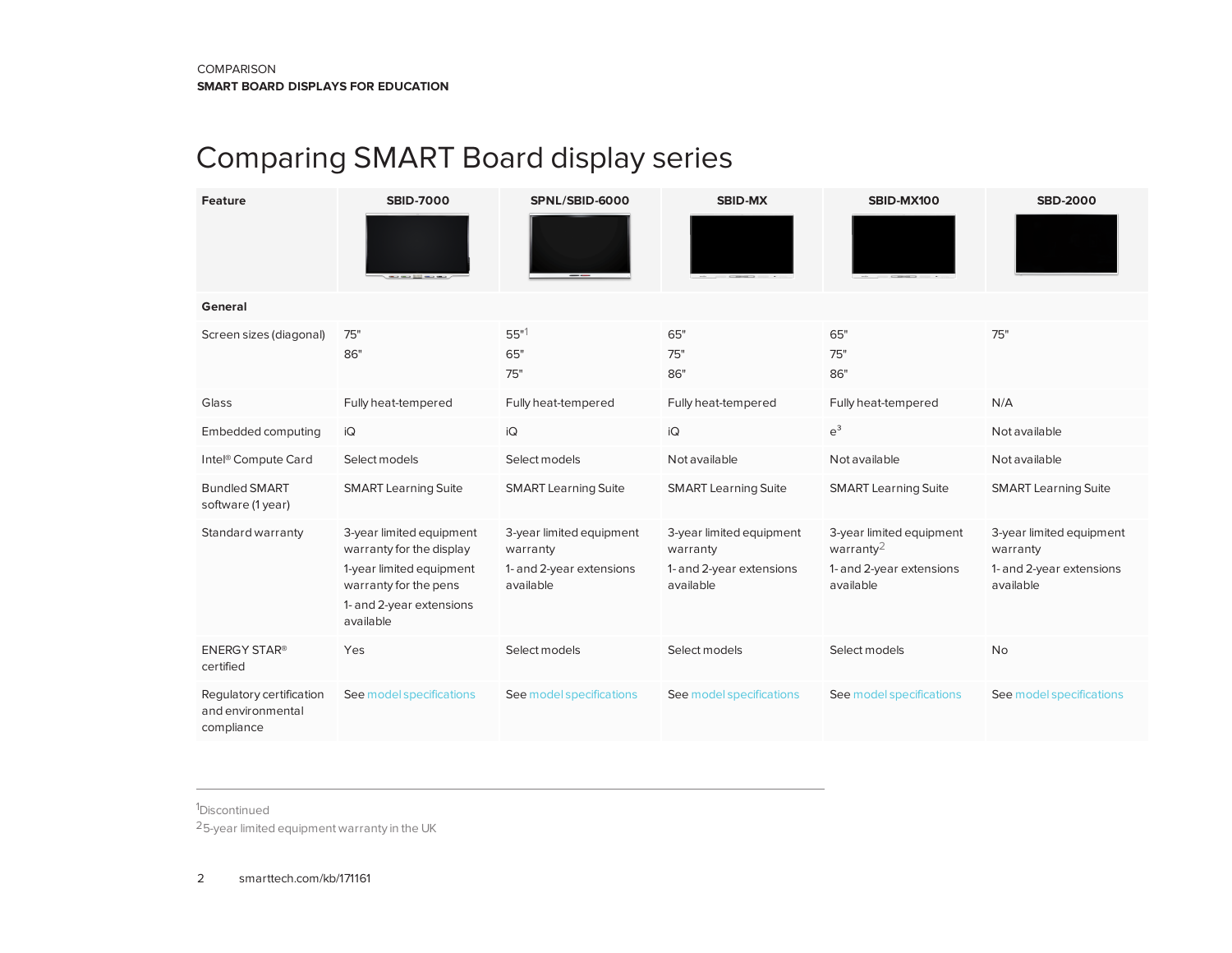#### **COMPARISON**

#### **SMART BOARD DISPLAYS FOR EDUCATION**

| Feature                            | <b>SBID-7000</b>                                                  | SPNL/SBID-6000                                         | <b>SBID-MX</b>                | SBID-MX100                    | <b>SBD-2000</b>          |
|------------------------------------|-------------------------------------------------------------------|--------------------------------------------------------|-------------------------------|-------------------------------|--------------------------|
| Touch and digital ink              |                                                                   |                                                        |                               |                               |                          |
| Touch technology                   | HyPr Touch <sup>™</sup> (Hybrid<br>Precision Touch)<br>technology | DViT <sup>®</sup> (Digital Vision Touch)<br>technology | IR                            | <b>IR</b>                     | Non-touch display series |
| Multitouch capability              | Yes                                                               | Yes                                                    | Yes                           | Yes                           | N/A                      |
| Simultaneous<br>interaction points | 16 (10 touch, 4 pen,<br>2 eraser)                                 | 8 touch<br>(Windows <sup>®</sup> and Mac)              | 10 touch (Windows and<br>Mac) | 10 touch (Windows and<br>Mac) | N/A                      |
| Object awareness <sup>™</sup>      | Yes                                                               | Yes                                                    | Yes                           | Yes                           | N/A                      |
| Silktouch <sup>™</sup> technology  | Yes                                                               | Yes                                                    | Yes                           | Yes                           | N/A                      |
| SMART ink <sup>®</sup> technology  | Yes                                                               | Yes                                                    | Yes                           | Yes                           | N/A                      |
| Pen ID <sup>™</sup>                | Yes                                                               | Yes                                                    | No                            | No                            | N/A                      |
| Included pens and<br>eraser        | 4 pens (black, red, blue and<br>green)<br>1 eraser                | 2 pens (black and red)                                 | 2 pens                        | 2 pens                        | N/A                      |
| <b>Display</b>                     |                                                                   |                                                        |                               |                               |                          |
| Backlighting                       | e-LED                                                             | e-LED                                                  | <b>LED</b>                    | LED                           | <b>LED</b>               |
| Resolution                         | 4K Ultra HD                                                       | 4K Ultra HD                                            | 4K Ultra HD                   | 4K Ultra HD                   | 4K Ultra HD              |
| Aspect ratio                       | 16:9                                                              | 16:9                                                   | 16:9                          | 16:9                          | 16:9                     |
| LED lifespan                       | 50,000 hours                                                      | 50,000 hours                                           | 50,000 hours                  | 50,000 hours                  | 30,000 hours             |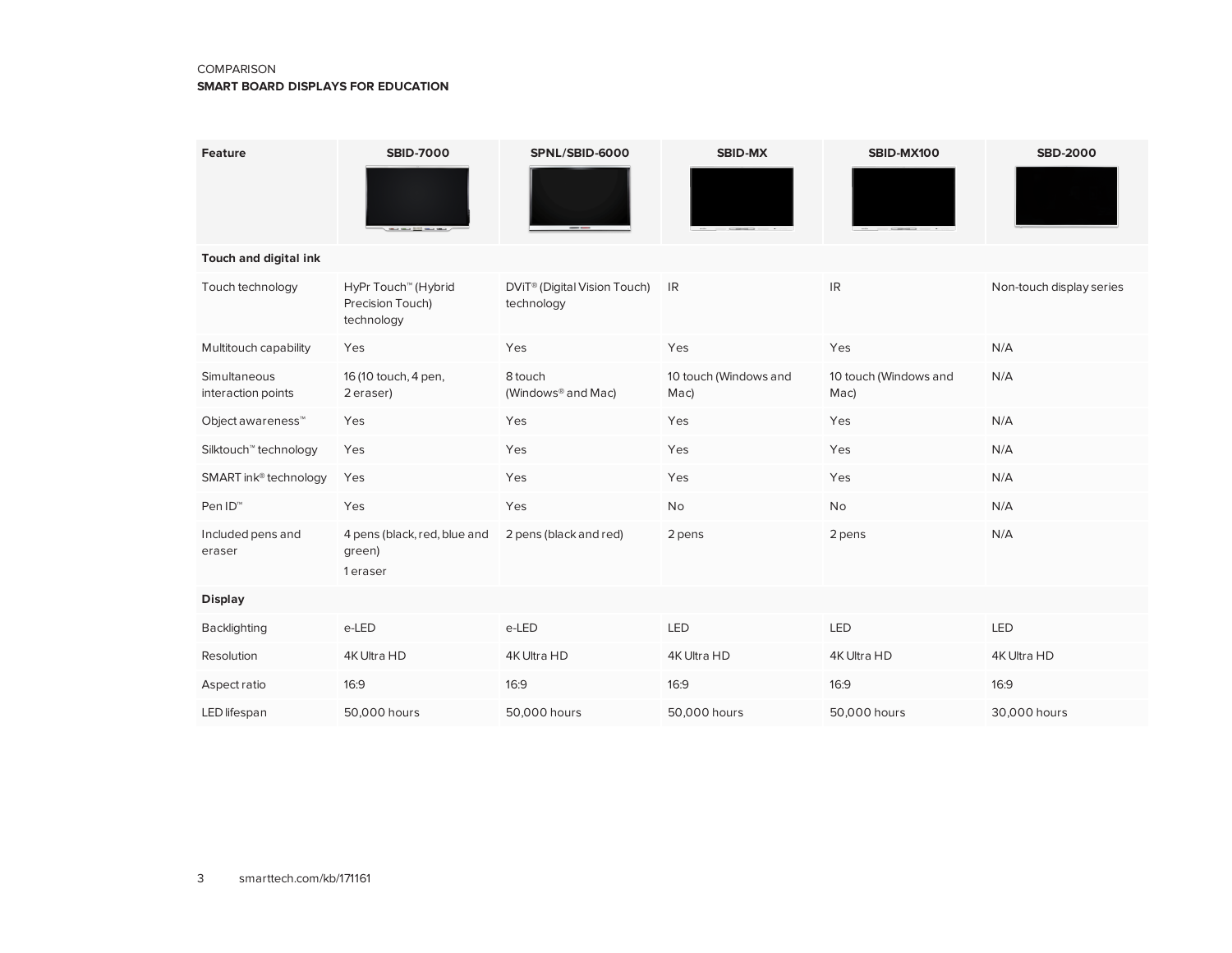#### **COMPARISON**

#### **SMART BOARD DISPLAYS FOR EDUCATION**

| Feature                         | <b>SBID-7000</b>                                                           | SPNL/SBID-6000                                    | <b>SBID-MX</b>                                        | SBID-MX100                                            | <b>SBD-2000</b>                                        |
|---------------------------------|----------------------------------------------------------------------------|---------------------------------------------------|-------------------------------------------------------|-------------------------------------------------------|--------------------------------------------------------|
| <b>Connections</b>              |                                                                            |                                                   |                                                       |                                                       |                                                        |
| Computer connections            | USB-B $(x4)$<br>USB-A $(x2)$<br>RJ45(x2)<br>RS-232 in<br><b>RS-232 out</b> | USB-B $(x3)$<br>USB-A<br><b>RS-232</b>            | USB-B $(x2)$<br>USB-A $(x4)$<br>RJ45(x2)<br>RS-232 in | USB-B $(x2)$<br>USB-A $(x4)$<br>RJ45(x2)<br>RS-232 in | <b>RJ45</b><br><b>RS-232</b>                           |
| Video inputs                    | HDMI@1.4<br><b>HDMI 2.0</b><br>DisplayPort 1.3<br><b>VGA</b>               | HDMI 1.4 $(x2)^3$<br>DisplayPort 1.2 <sup>4</sup> | <b>HDMI1.4</b><br>HDMI 2.0 (×2)<br><b>VGA</b>         | <b>HDMI1.4</b><br>HDMI 2.0 (×2)<br><b>VGA</b>         | HDMI(x2)<br>DisplayPort 1.2<br><b>VGA</b><br>Component |
| Video input source<br>switching | Yes (with on-screen<br>preview)                                            | Yes                                               | Yes                                                   | Yes                                                   | Yes                                                    |
| Video outputs                   | N/A                                                                        | N/A                                               | <b>HDMI1.4</b>                                        | <b>HDMI1.4</b>                                        | N/A                                                    |
| Additional audio inputs         | Stereo 3.5 mm (VGA video<br>input only)                                    | N/A                                               | Stereo 3.5 mm (VGA video<br>input only)               | Stereo 3.5 mm (VGA video<br>input only)               | Stereo 3.5 mm<br><b>RCA</b>                            |
| Audio outputs                   | Stereo 3.5 mm<br>Optical S/PDIF                                            | Stereo 3.5 mm                                     | Stereo 3.5 mm<br>Optical S/PDIF                       | Stereo 3.5 mm<br>Optical S/PDIF                       | <b>RCA</b>                                             |
| <b>HDCP</b> support             | 2.3 on HDMI 2.0 connector                                                  | 1.4                                               | 1.4, 2.2                                              | 1.4, 2.2                                              | 1.4                                                    |

31 input on 55" model and 2 inputs on 65" and 75" models 465" and 75" models only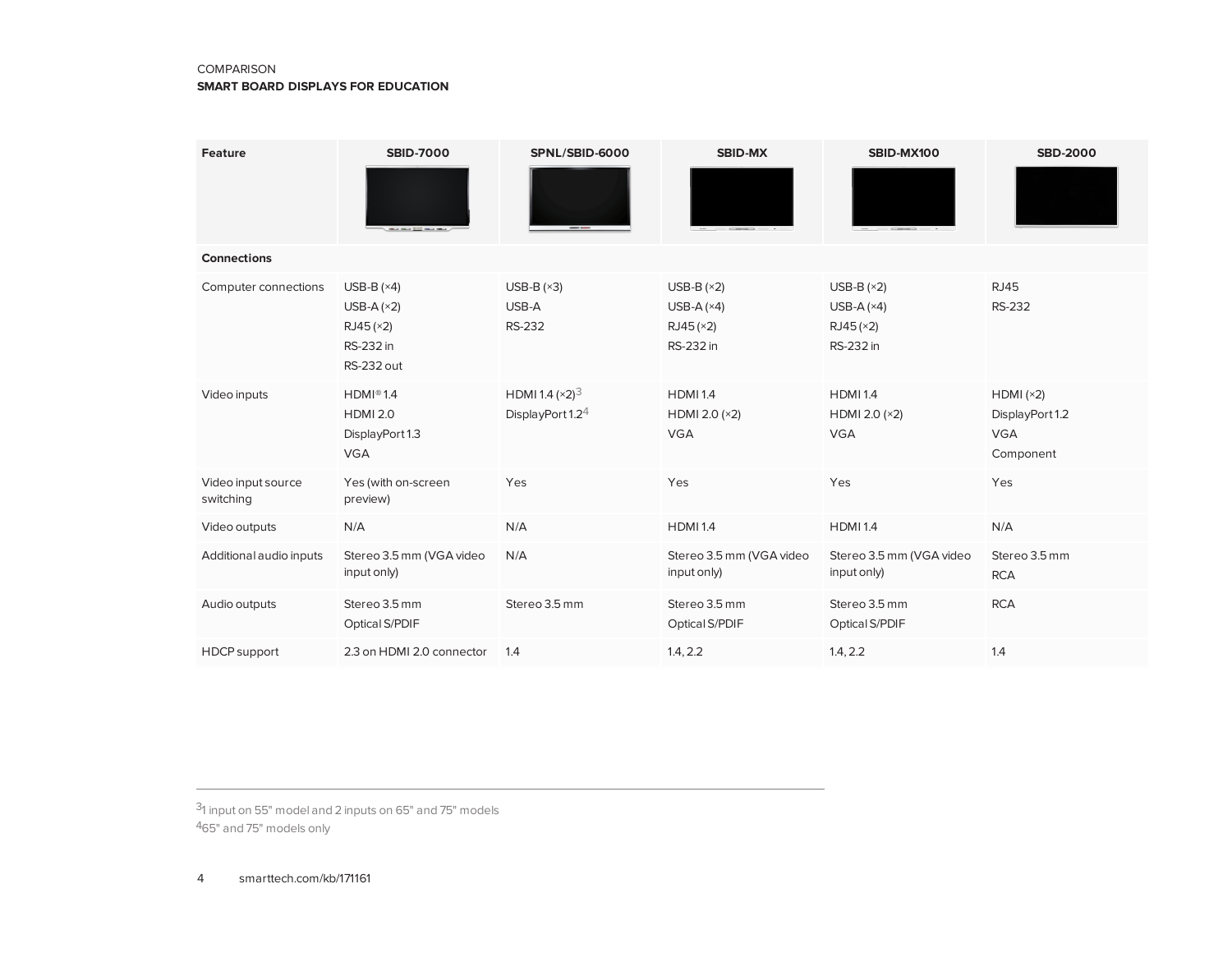#### **COMPARISON**

#### **SMART BOARD DISPLAYS FOR EDUCATION**

| <b>Feature</b>                             | <b>SBID-7000</b><br><b>CONTRACTOR INTERNATIONAL CONTRACTOR</b>                     | SPNL/SBID-6000                                                                                            | <b>SBID-MX</b>                                                                                                                       | SBID-MX100                                                                                                                           | <b>SBD-2000</b> |
|--------------------------------------------|------------------------------------------------------------------------------------|-----------------------------------------------------------------------------------------------------------|--------------------------------------------------------------------------------------------------------------------------------------|--------------------------------------------------------------------------------------------------------------------------------------|-----------------|
| Other features and components              |                                                                                    |                                                                                                           |                                                                                                                                      |                                                                                                                                      |                 |
| Front accessible<br>buttons and connectors | Power, volume and freeze<br>screen buttons<br>USB-A $(x2)$<br>USB-B<br><b>HDMI</b> | Power, input select, volume,<br>mute/freeze screen and on-<br>screen display menu<br>buttons <sup>5</sup> | Power, input select, volume,<br>mute, freeze screen and<br>on-screen display menu<br>buttons<br>USB-A $(x2)$<br>USB-B<br><b>HDMI</b> | Power, input select, volume,<br>mute, freeze screen and<br>on-screen display menu<br>buttons<br>USB-A $(x2)$<br>USB-B<br><b>HDMI</b> | N/A             |
| Accessory slot                             | OPS interface supporting<br>HDMI or DisplayPort and<br><b>USB</b>                  | OPS interface supporting<br>HDMI or DisplayPort and<br><b>USB</b>                                         | OPS interface supporting<br><b>HDMI</b> or DisplayPort and<br><b>USB</b>                                                             | OPS interface supporting<br>HDMI or DisplayPort and<br><b>USB</b>                                                                    | Not available   |
| Mini PC mounting points                    | Yes                                                                                | Yes                                                                                                       | Optional                                                                                                                             | Optional                                                                                                                             | Yes             |
| Presence detection                         | 2 sensors                                                                          | 1 sensor                                                                                                  | Not available                                                                                                                        | Not available                                                                                                                        | Not available   |
| Integrated speakers                        | 10 W $(x2)$                                                                        | 10 W $(x2)$                                                                                               | 10 W $(x2)$                                                                                                                          | 10 W $(x2)$                                                                                                                          | 10 W $(x2)$     |
| Freeze screen feature                      | Yes                                                                                | Yes (select models)                                                                                       | No                                                                                                                                   | Yes                                                                                                                                  | Yes             |
| Remote control                             | Not required                                                                       | Not required                                                                                              | Included                                                                                                                             | Included                                                                                                                             | Included        |
| Wall mount                                 | Not included                                                                       | Not included                                                                                              | Included                                                                                                                             | Included                                                                                                                             | Not included    |

5Front accessible on-screen display buttons only available on SBID-6000 models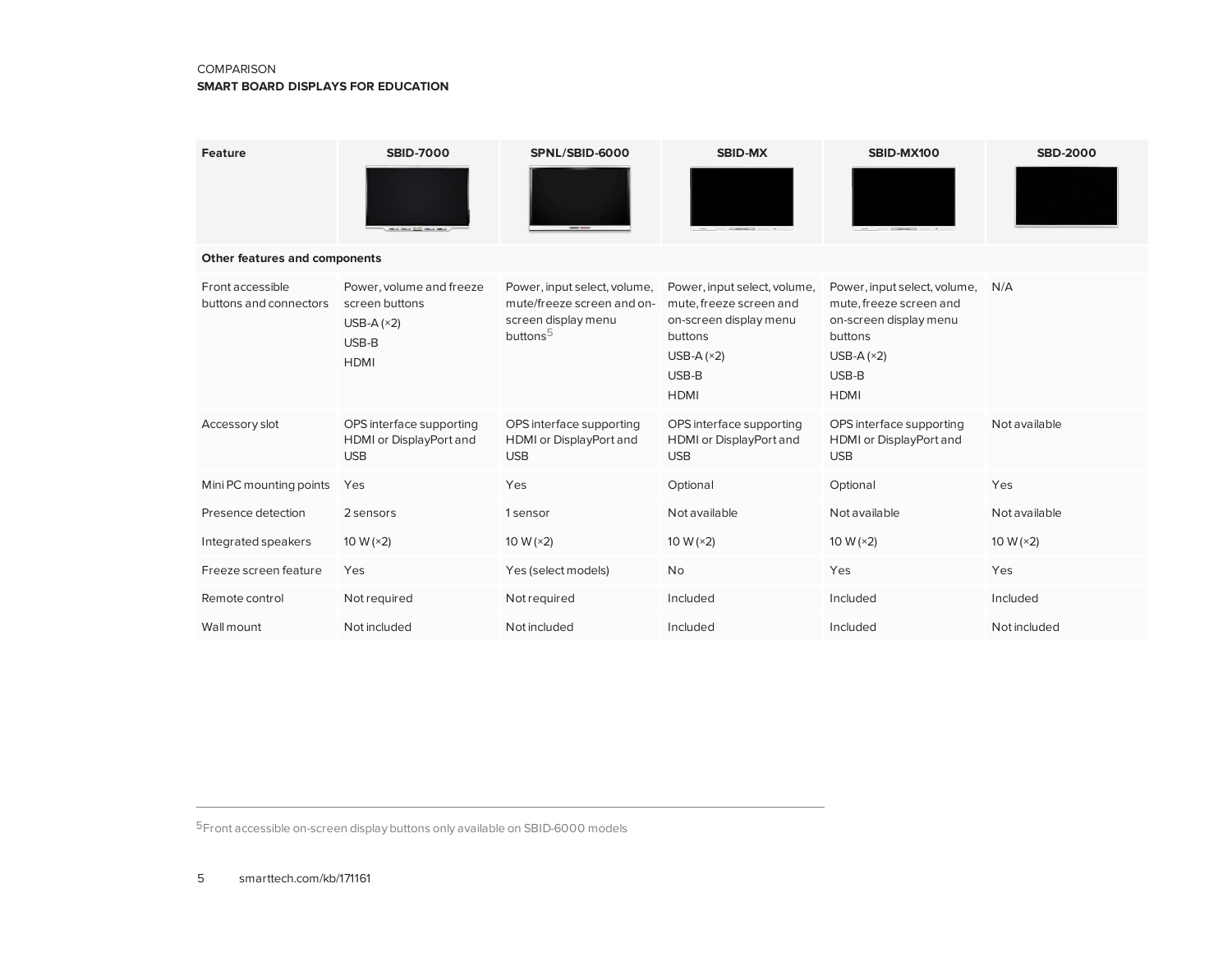### <span id="page-5-0"></span>Comparing SMART Board 7000 series interactive display models

| <b>Feature</b>                  | 75"                                              | 86"                                              |
|---------------------------------|--------------------------------------------------|--------------------------------------------------|
|                                 |                                                  |                                                  |
| <b>Model number</b>             | SBID-7275 <sup>6</sup><br>SBID-7375 <sup>7</sup> | SBID-7286 <sup>8</sup><br>SBID-7386 <sup>9</sup> |
| Weight                          | 174 lb.<br>$(79 \text{ kg})$                     | 205 lb.<br>(91 kg)                               |
| Contrast ratio                  | 5000:1                                           | 5000:1                                           |
| <b>Brightness</b>               | 360 cd/ $m2$                                     | 360 cd/ $m2$                                     |
| Viewing angle                   | $178^\circ$                                      | $178^\circ$                                      |
| Noise level                     | $<$ 30 dBA                                       | $<$ 30 dBA                                       |
| Power requirements              | 100V AC-240V AC<br>50 Hz-60 Hz                   | 100V AC-240V AC<br>50 Hz-60 Hz                   |
| <b>ENERGY STAR certified</b>    | Yes                                              | Yes                                              |
| Wall mount<br>(sold separately) | VESA® 600 mm × 400 mm<br>mounting plate          | VESA 600 mm × 400 mm<br>mounting plate           |

SMART Board 7075 interactive display with iQ SMART Board 7075 interactive display with iQ and IntelCompute Card SMART Board 7086 interactive display with iQ 9SMART Board 7086 interactive display with iQ and Intel Compute Card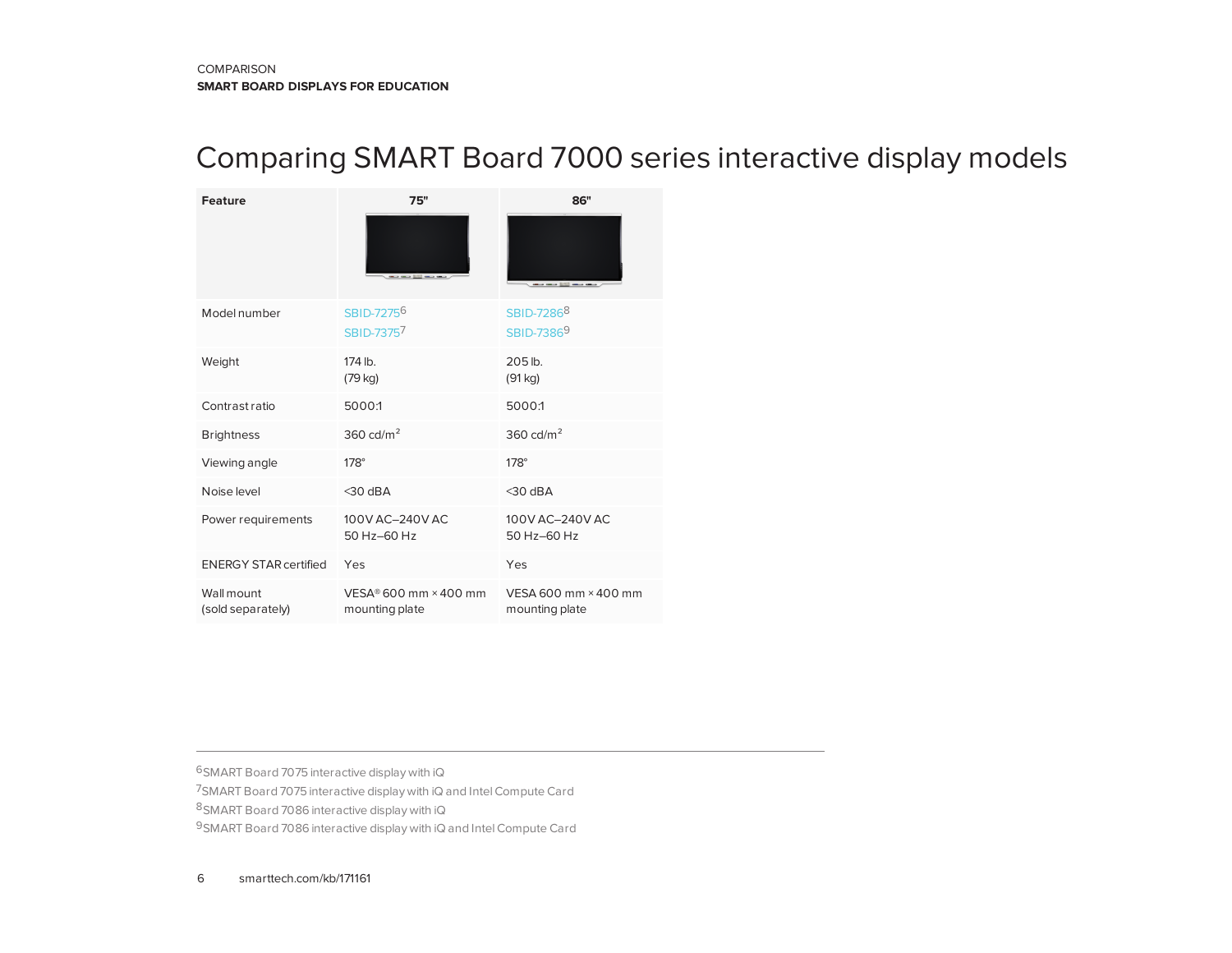### <span id="page-6-0"></span>Comparing SMART Board 6000 series interactive display models

| Feature                         | 55"                                    | 65"                                                      | 65"                                                | 75"                                                |
|---------------------------------|----------------------------------------|----------------------------------------------------------|----------------------------------------------------|----------------------------------------------------|
|                                 |                                        |                                                          |                                                    |                                                    |
| Model number                    | SPNL-605510                            | SPNL-6265-V2 <sup>11</sup><br>SPNL-6365-V2 <sup>12</sup> | SBID-6265 <sup>13</sup><br>SBID-6365 <sup>14</sup> | SPNL-6275 <sup>15</sup><br>SPNL-6375 <sup>16</sup> |
| Weight                          | 104 lb.<br>$(47.4 \text{ kg})$         | 134 lb. (60.9 kg)                                        | Maximum 153 lb. (69.3 kg)                          | 185 lb. (84 kg)                                    |
| Contrast ratio                  | 1400:1                                 | 1200:1                                                   | 4000:1                                             | 5000:1                                             |
| <b>Brightness</b>               | 360 cd/ $m2$                           | 338 cd/ $m2$                                             | 360 cd/ $m2$                                       | 360 cd/ $m2$                                       |
| Viewing angle                   | $178^\circ$                            | $178^\circ$                                              | $178^\circ$                                        | $178^\circ$                                        |
| Noise level                     | 35 dBA                                 | $<$ 35 dBA                                               | $<$ 35 dBA                                         | $<$ 35 dBA                                         |
| Power requirements              | 90V AC-240V AC<br>50 Hz-60 Hz          | 100V AC-240V AC<br>50 Hz-60 Hz                           | 100V AC-240V AC<br>50 Hz-60 Hz                     | 100V AC-240V AC<br>50 Hz-60 Hz                     |
| <b>ENERGY STAR certified</b>    | <b>No</b>                              | Yes                                                      | Yes                                                | Yes                                                |
| Wall mount<br>(sold separately) | VESA 400 mm × 400 mm<br>mounting plate | VESA 300 mm × 400 mm<br>mounting plate                   | VESA 300 mm × 400 mm<br>mounting plate             | VESA 600 mm × 400 mm<br>mounting plate             |

10Discontinued

11SMART Board 6065 interactive display with iQ

12SMART Board 6065 interactive display with iQ and IntelCompute Card

13SMART Board 6065 interactive display with iQ

14SMART Board 6065 interactive display with iQ and IntelCompute Card

15SMART Board 6075 interactive display with iQ

16SMART Board 6075 interactive display with iQ and IntelCompute Card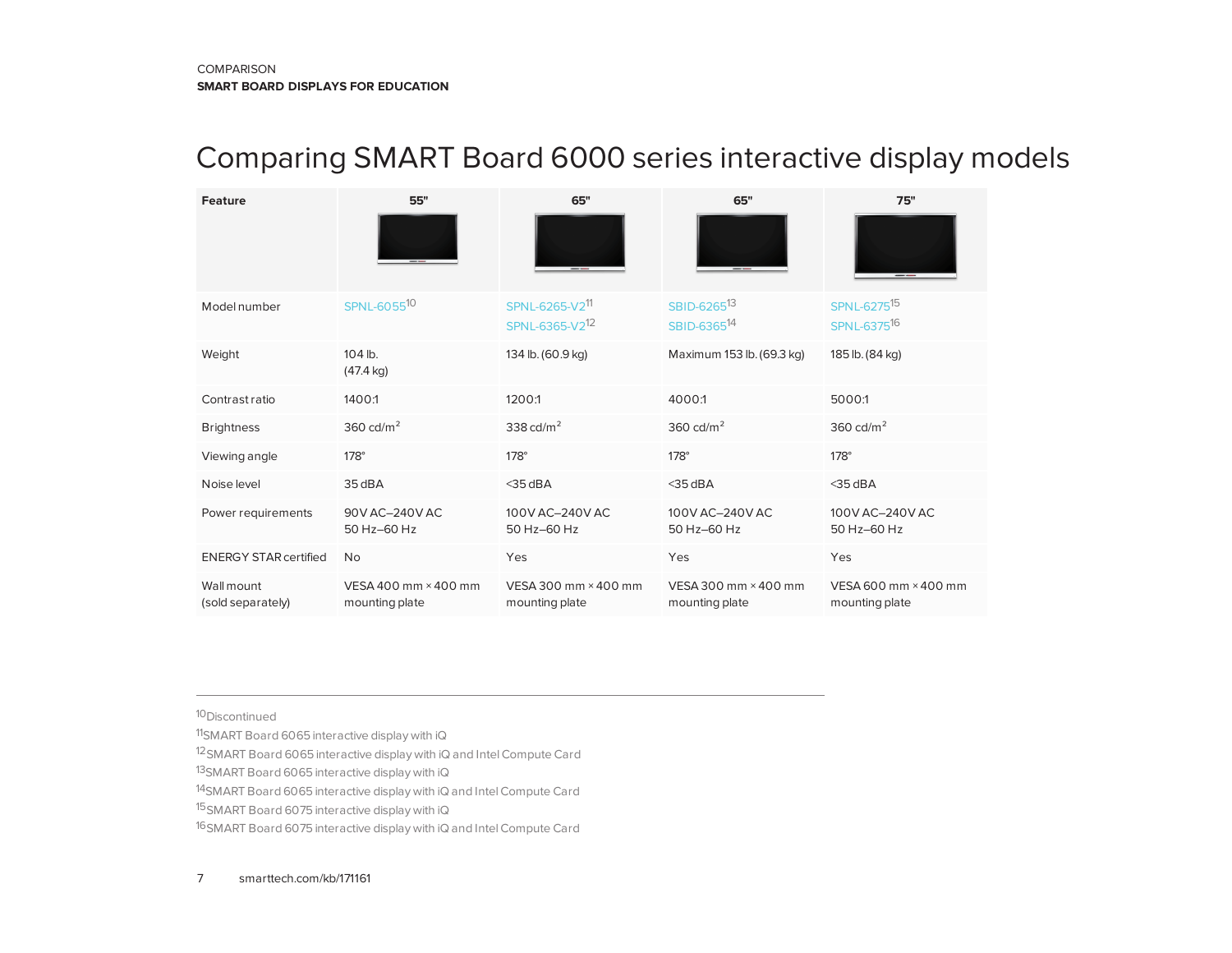## <span id="page-7-0"></span>Comparing SMART Board MX series interactive display models

| <b>Feature</b>               | 65"                                    | 75"                                    | 86"                                    |
|------------------------------|----------------------------------------|----------------------------------------|----------------------------------------|
|                              |                                        |                                        |                                        |
| Model number                 | SBID-MX265                             | SBID-MX275                             | SBID-MX286                             |
| Weight                       | 93 lb.<br>$(42$ kg)                    | 133 lb.<br>$(60 \text{ kg})$           | 173 lb.<br>$(78.3 \text{ kg})$         |
| Contrast ratio               | 1200:1                                 | 1200:1                                 | 1200:1                                 |
| <b>Brightness</b>            | $\geq$ 350 cd/m <sup>2</sup>           | $\geq$ 350 cd/m <sup>2</sup>           | $\geq$ 350 cd/m <sup>2</sup>           |
| Viewing angle                | $178^\circ$                            | $178^\circ$                            | $178^\circ$                            |
| Noise level                  | $<$ 24 dBA                             | $<$ 24 dBA                             | $<$ 24 dBA                             |
| Power requirements           | 100V AC-240V AC<br>50 Hz-60 Hz         | 100V AC-240V AC<br>50 Hz-60 Hz         | 100V AC-240V AC<br>50 Hz-60 Hz         |
| <b>ENERGY STAR certified</b> | Yes                                    | <b>No</b>                              | No                                     |
| Wall mount<br>(included)     | VESA 500 mm × 400 mm<br>mounting plate | VESA 600 mm × 400 mm<br>mounting plate | VESA 700 mm × 400 mm<br>mounting plate |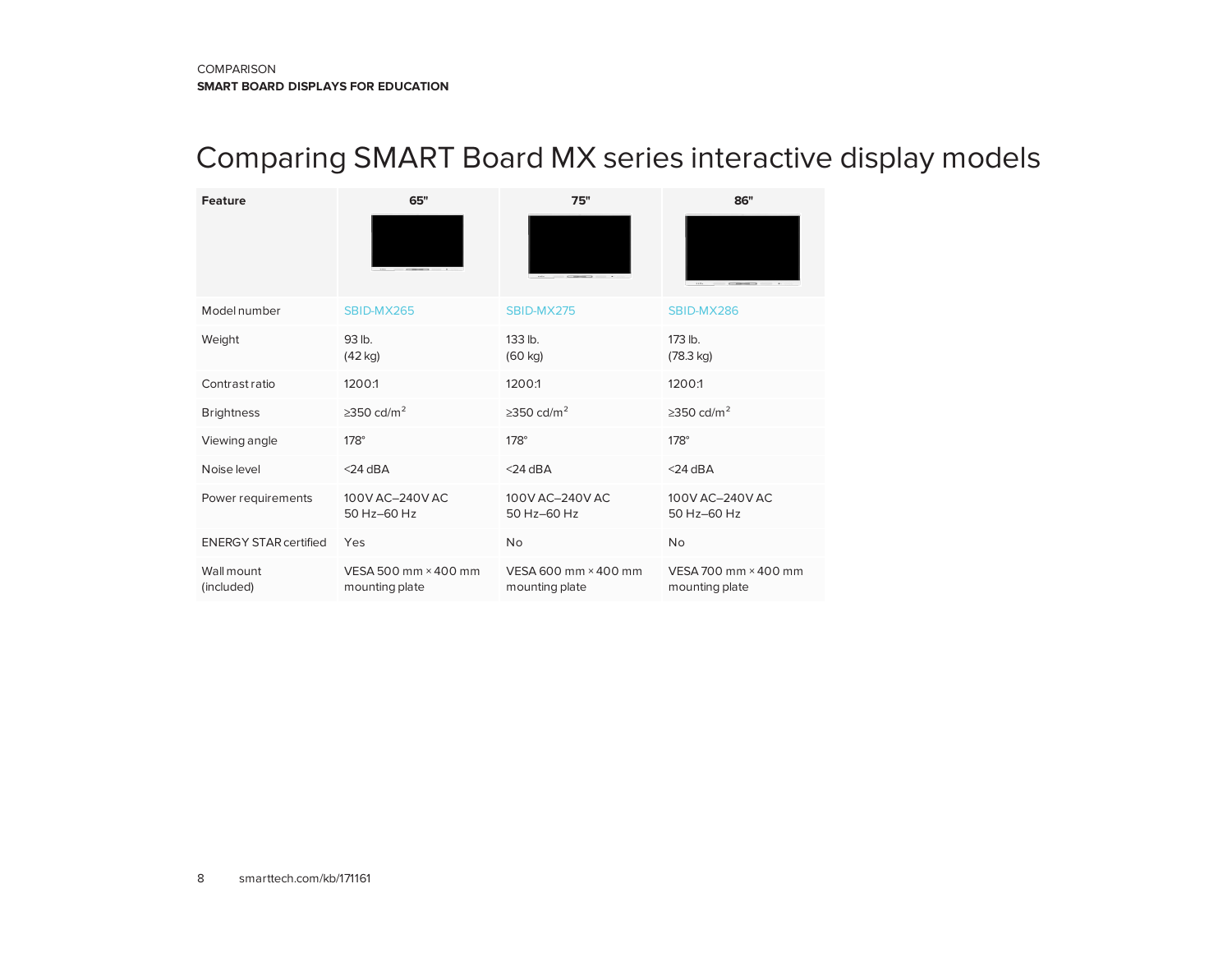## <span id="page-8-0"></span>Comparing SMART Board MX100 series interactive display models

| <b>Feature</b>               | 65"                                    | 75"                                    | 86"                                    |
|------------------------------|----------------------------------------|----------------------------------------|----------------------------------------|
|                              |                                        |                                        |                                        |
| Model number                 | SBID-MX165                             | SBID-MX175                             | SBID-MX186                             |
| Weight                       | 93 lb.<br>$(42$ kg)                    | $133$ lb.<br>$(60 \text{ kg})$         | $173$ lb.<br>$(78.3 \text{ kg})$       |
| Contrast ratio               | 1200:1                                 | 1200:1                                 | 1200:1                                 |
| <b>Brightness</b>            | $\geq$ 350 cd/m <sup>2</sup>           | $\geq$ 350 cd/m <sup>2</sup>           | $\geq$ 350 cd/m <sup>2</sup>           |
| Viewing angle                | $178^\circ$                            | $178^\circ$                            | $178^\circ$                            |
| Noise level                  | $<$ 24 dBA                             | $<$ 24 dBA                             | $<$ 24 dBA                             |
| Power requirements           | 100V AC-240V AC<br>50 Hz-60 Hz         | 100V AC-240V AC<br>50 Hz-60 Hz         | 100V AC-240V AC<br>50 Hz-60 Hz         |
| <b>ENERGY STAR certified</b> | Yes                                    | <b>No</b>                              | <b>No</b>                              |
| Wall mount<br>(included)     | VESA 500 mm × 400 mm<br>mounting plate | VESA 600 mm × 400 mm<br>mounting plate | VESA 700 mm × 400 mm<br>mounting plate |